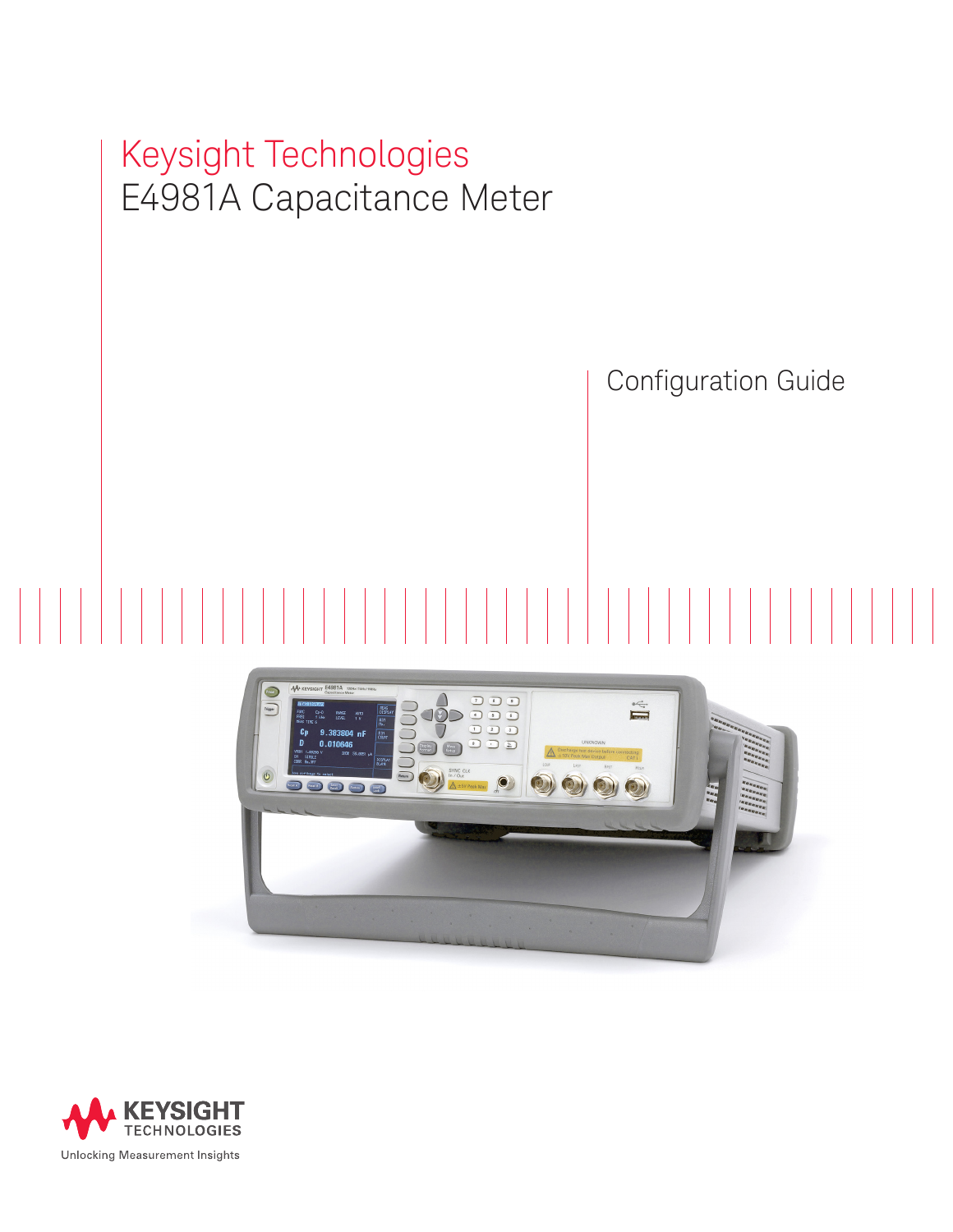# Ordering Guide

The following steps will guide you through configuring your Keysight Technologies, Inc. E4981A.

## Standard Furnished Item

| <b>Description</b>         | <b>Additional Information</b>                                                                                                |
|----------------------------|------------------------------------------------------------------------------------------------------------------------------|
| CD-ROM                     | Contains operation and programming manuals (in PDF) and sample program file.<br>See documentation option for printed manuals |
| CD-ROM                     | Contains Keysight IO Libraries Suite (the latest version).                                                                   |
| Power Cable                |                                                                                                                              |
| Certificate of Calibration |                                                                                                                              |

Note: Test Fixture and printed copy of operation and programming manuals are not furnished.

## Step 1. Select Frequency Option (Mandatory)

| <b>Description</b>               | <b>Option No.</b> | <b>Requires</b> | <b>Additional Information</b> |
|----------------------------------|-------------------|-----------------|-------------------------------|
| Frequency, 120 Hz / 1 kHz/ 1 MHz | E4981A-001        | None            |                               |
| Frequency, 120 Hz / 1 kHz        | E4981A-002        | None            |                               |

## Step 2. Choose General/Miscellaneous Accessory Option (If not required, go to Step 3)

| <b>Description</b>         | Option No. | <b>Requires</b> | <b>Not</b><br>Compatible | <b>Additional Information</b>                                                                                                                    |
|----------------------------|------------|-----------------|--------------------------|--------------------------------------------------------------------------------------------------------------------------------------------------|
| Rack mount Kit             | E4981A-1CM | None            |                          | Recommended to order E4981A-600. The front handle, front<br>and rear bumpers are not required when the rack mount kit is<br>equipped.            |
| Delete Front<br>Handle Kit | E4981A-600 | None            |                          | Delete front handle, front and rear bumpers.<br>Recommended for manufacturing users who integrate the<br>E4981A in the component handler system. |

Note: Handle/Rack Mount Kit is not available.

# Step 3. Choose Documentation Option (If not required, go to Step 4)

| <b>Description</b>            | <b>Option No.</b> | <b>Additional Information</b>                            |
|-------------------------------|-------------------|----------------------------------------------------------|
| U.S. - English Localization   | E4981A-ABA        | Printed operation and programming manuals are furnished. |
| Japan - Japanese Localization | E4981A-ABJ        |                                                          |

# Step 4. Choose Calibration Certificate Option

| <b>Description</b>              | <b>Option No.</b> | <b>Additional Information</b>   |
|---------------------------------|-------------------|---------------------------------|
| ISO 17025 Compliant Calibration | E4981A-1A7        | ISO 17025 compliant calibration |
| ANSI Z540 Compliant Calibration | E4981A-A6J        | ANSI Z540 compliant calibration |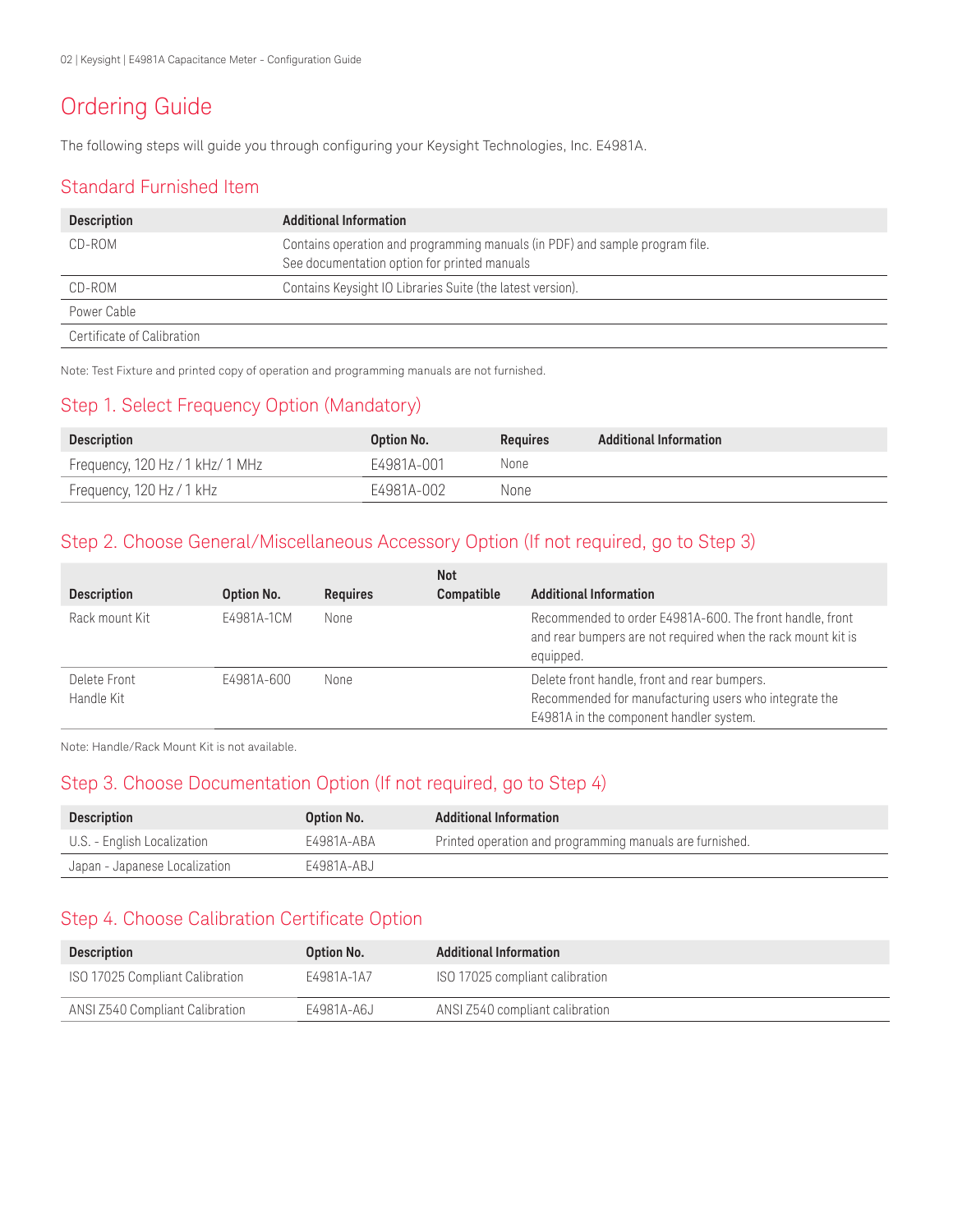# Hardware Upgrade

| Option No. | <b>Description</b>         | Upgrade Model No. or Equivalent Part Number                                           | <b>Customer</b><br><b>Installable</b> | <b>Requires</b><br>(Instrument must)<br>already include the<br>following) | <b>Not</b><br>Compatible |
|------------|----------------------------|---------------------------------------------------------------------------------------|---------------------------------------|---------------------------------------------------------------------------|--------------------------|
| E4981A-1CM | Rack Mount Kit             | 5063-9241                                                                             | Yes                                   | None                                                                      | None                     |
| E4981A-600 | Delete Front Handle<br>Kit | E4980-45001 (Front Handle) 34480-46001<br>(Front Bumper)<br>34480-46002 (Rear Bumper) | Yes                                   | None                                                                      | None                     |

Note: For details of the upgrade information, refer to product homepage on the Keysight home website.

# Software Upgrade

| <b>Option No.</b> | <b>Description</b>                   | Upgrade Model No.<br>or Equivalent Part<br><b>Number</b> | <b>Customer</b><br><b>Installable</b> | <b>Requires</b><br>(Instrument must)<br>already include the<br>following) | <b>Not</b><br>Compatible | <b>Additional Information</b>         |
|-------------------|--------------------------------------|----------------------------------------------------------|---------------------------------------|---------------------------------------------------------------------------|--------------------------|---------------------------------------|
| E4981A-001        | Frequency,<br>120 Hz/1 kHz/<br>1 MHz | E4981AU-001                                              | No                                    | E4981A-002                                                                | None                     | Installable at service center<br>only |

Note: For firmware update and upgrade information, refer to product homepage on the Keysight home website.

# Available Accessories - General Measurement Accessories

| <b>Description</b>         | <b>Model Number</b> | <b>Requires (Instrument</b><br>must already include the<br>following) | <b>Additional Information</b>                                                                                                              |
|----------------------------|---------------------|-----------------------------------------------------------------------|--------------------------------------------------------------------------------------------------------------------------------------------|
| <b>SMD Test</b><br>Fixture | 16034E              | None                                                                  | For SMD; (0.1 to 8) L x (0.5 to 10) W x (0.5 to 10) H mm. Operation and Service<br>Manual is furnished.                                    |
| <b>SMD Test</b><br>Fixture | 16034G              | None                                                                  | For SMD; (0.1 to 5) L x (0.3 to 1.6) W x (0.3 to 1.6) H mm. 100 $\Omega$ SMD resistors set is<br>furnished.                                |
|                            | 16034G-ABA          | None                                                                  | U.S. - English localization                                                                                                                |
|                            | 16034G-ABJ          | None                                                                  | Japan - Japanese localization                                                                                                              |
| <b>SMD Test</b><br>Fixture | 16034H              | None                                                                  | For Array-type SMD; (0.1 to 5) L x ( $\leq$ 15) W x (0.6 to 3) H mm. 100 $\Omega$ SMD resistors<br>set and Operation Manual are furnished. |
| <b>Test Fixture</b>        | 16047A              | None                                                                  | For axial or radial lead device. Operation and Service Manual is furnished.                                                                |
|                            | 16047A-701          | None                                                                  | Adds shorting plate.                                                                                                                       |
| Test Fixture               | 16047E              | None                                                                  | For axial or radial lead device.                                                                                                           |
|                            | 16047E-ABA          | None                                                                  | U.S. - English localization                                                                                                                |
|                            | 16047E-ABJ          | None                                                                  | Japan - Japanese localization                                                                                                              |
| Test Leads                 | 16048A              | None                                                                  | BNC connector leads; 0.94 m. BNC connector bracket,<br>Operation and Service Manual are furnished.                                         |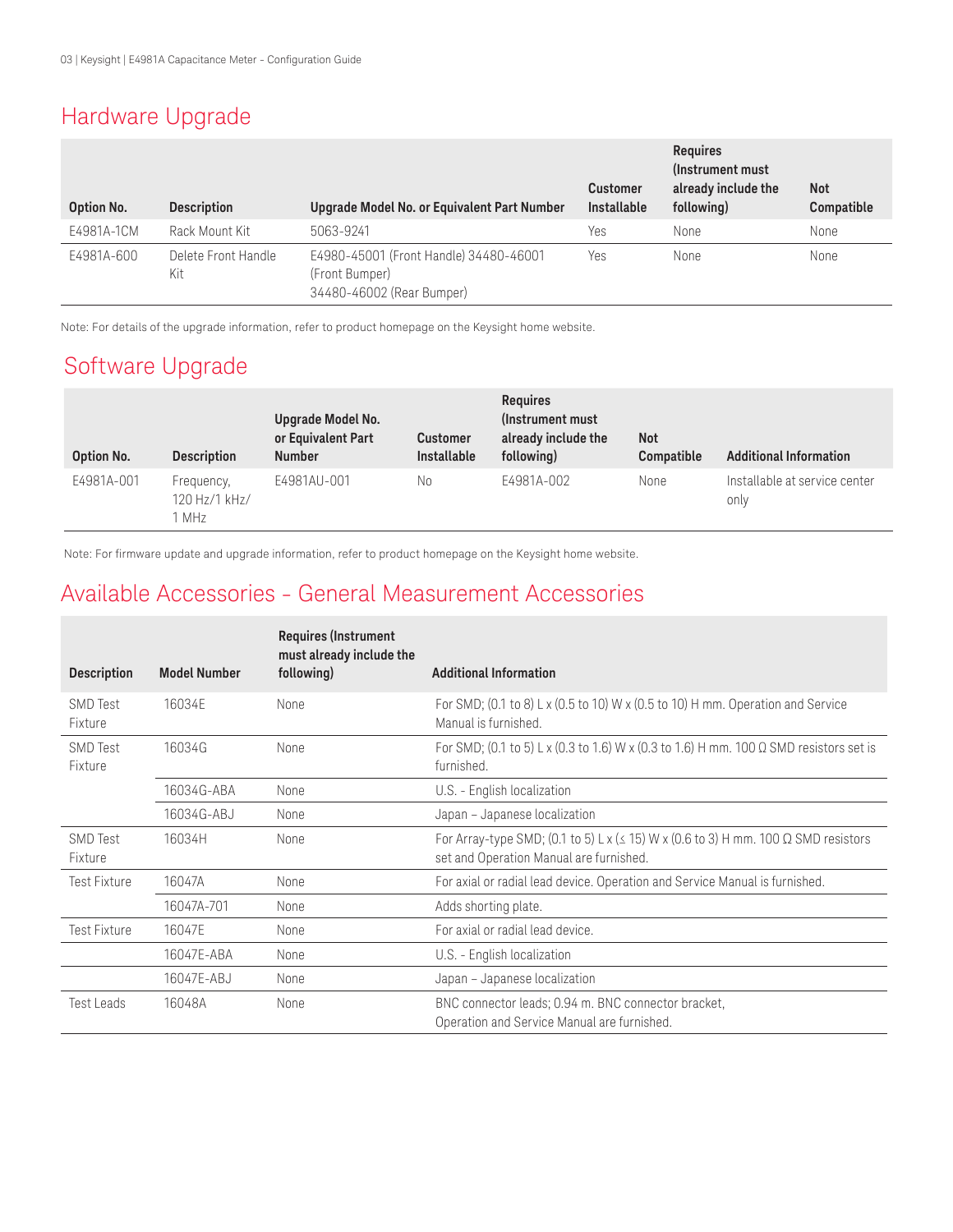# Available Accessories - General Measurement Accessories (continued)

| <b>Description</b>           | <b>Model</b><br><b>Number</b> | <b>Requires</b><br><i>(Instrument)</i><br>must already<br>include the<br>following) | <b>Additional Information</b>                                                                                                                                                                                                                                |
|------------------------------|-------------------------------|-------------------------------------------------------------------------------------|--------------------------------------------------------------------------------------------------------------------------------------------------------------------------------------------------------------------------------------------------------------|
| Test Leads                   | 16048D                        | None                                                                                | BNC connector leads; 1.89 m. BNC connector bracket, Operation and<br>Service Manual are furnished.                                                                                                                                                           |
| <b>Tweezers Test Fixture</b> | 16334A                        | None                                                                                | For SMD; ≤ 10 mm L. Tweezers type; cable length 1 m. Shorting block,<br>Operation and Service Manual are furnished.                                                                                                                                          |
| Kelvin Clip Leads            | 16089A                        | None                                                                                | 2 large clips. Choose mandatory option 800 or C20.Operation and Service<br>Manual is furnished.                                                                                                                                                              |
|                              | 16089A-800                    | None                                                                                | Cable length: 1 m (standard)                                                                                                                                                                                                                                 |
|                              | 16089A-C20                    | None                                                                                | Cable length: 2 m                                                                                                                                                                                                                                            |
| Kelvin Clip Leads            | 16089B                        | None                                                                                | 2 medium clips. Choose mandatory option 800 or C20. Operation and<br>Service Manual is furnished.                                                                                                                                                            |
|                              | 16089B-800                    | None                                                                                | Cable length: 1 m (standard)                                                                                                                                                                                                                                 |
|                              | 16089B-C20                    | None                                                                                | Cable length: 2 m                                                                                                                                                                                                                                            |
| Kelvin IC Clip Leads         | 16089C                        | None                                                                                | 2 IC clips; cable length 1 m. Operation and Service Manual is furnished.                                                                                                                                                                                     |
| Dielectric Test Fixture      | 16451B                        | None                                                                                | Test fixture for measuring permittivity of dry solid sheet material; Cable<br>length 1 m. 38 mm and 5 mm diameter electrodes for measuring bare<br>material and two types of electrodes for measuring material with pre-<br>formed electrodes are furnished. |
|                              | 16451B-ABA                    | None                                                                                | U.S. - English localization                                                                                                                                                                                                                                  |
|                              | 16451B-ABJ                    | None                                                                                | Japan - Japanese localization                                                                                                                                                                                                                                |

Note: For more detailed information, refer to Accessories Selection Guide for Impedance Measurements.

# Available Accessories - External DC Bias Accessories

| <b>Description</b>               | <b>Model Number</b> | <b>Requires (Instrument</b><br>must already include the<br>following) | <b>Additional Information</b>                                                                                                                                                                     |
|----------------------------------|---------------------|-----------------------------------------------------------------------|---------------------------------------------------------------------------------------------------------------------------------------------------------------------------------------------------|
| External Voltage Bias<br>Fixture | 16065A              | None                                                                  | ±200 V dc max., for axial or radial lead device.<br>Shorting plate, Operation and Service Manual are furnished.                                                                                   |
| External Bias Adapter            | 16065C              | None                                                                  | External DC bias adapter; ±40 V dc max, 100 Hz to 1 MHz. Compatible<br>with all the test fixtures, test leads and clip leads except for the 16060A.<br>Operation and Service Manual is furnished. |

Note: For more detailed information, refer to Accessories Selection Guide for Impedance Measurements Available A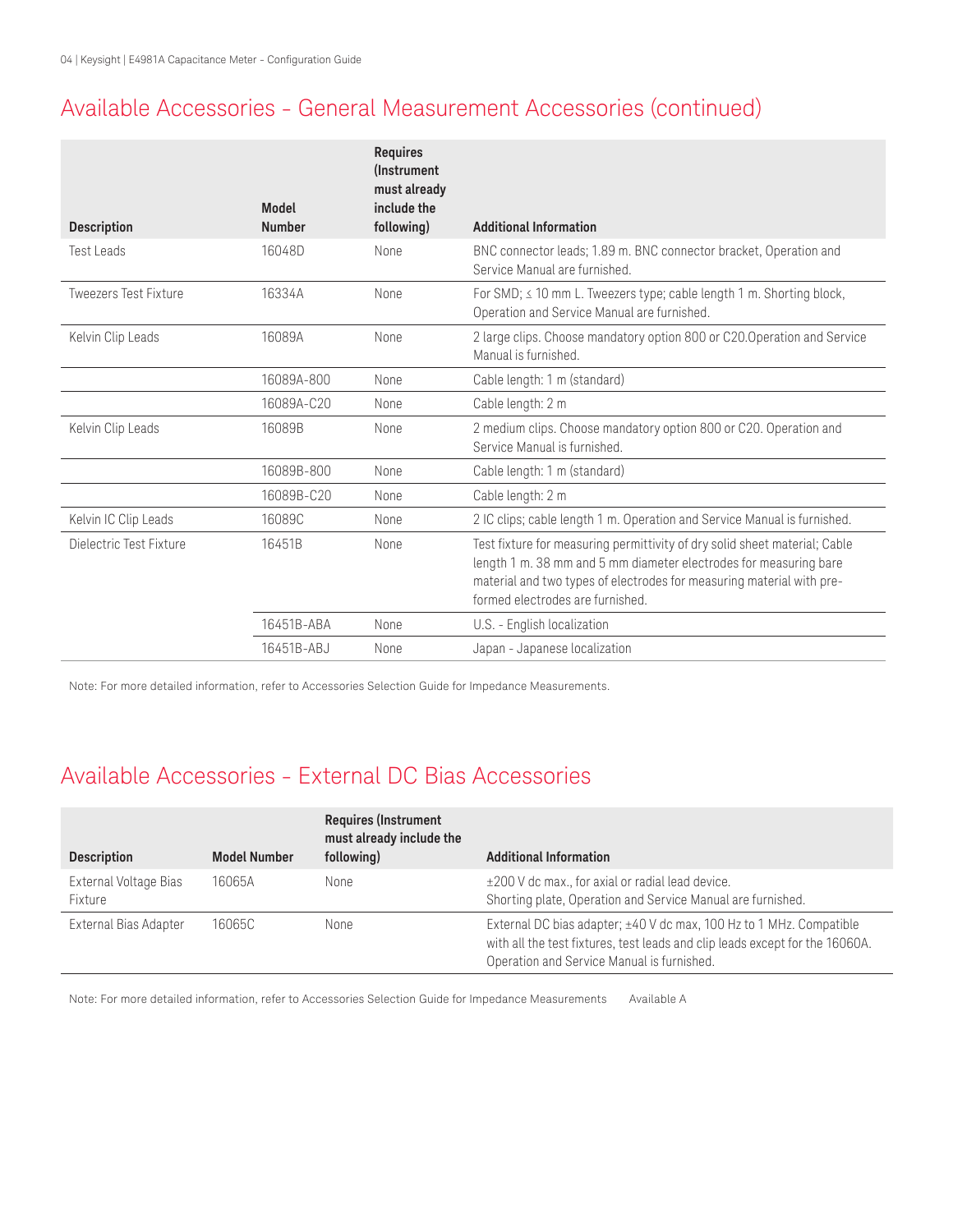# Available Accessories – for Calibration and Maintenance

| <b>Description</b>                               | <b>Model Number</b> | <b>Requires (Instrument</b><br>must already include the<br>following) | <b>Additional Information</b>                                                                                                                               |
|--------------------------------------------------|---------------------|-----------------------------------------------------------------------|-------------------------------------------------------------------------------------------------------------------------------------------------------------|
| Open Termination                                 | 42090A              | None                                                                  | 4-terminal pair Open termination. Needed for performing calibration.                                                                                        |
| Short Termination                                | 42091A              | None                                                                  | 4-terminal pair Short termination. Needed for performing calibration.                                                                                       |
| 4-Terminal Pair<br><b>Standard Capacitor Set</b> | 16380A              | None                                                                  | 1 pF, 10 pF, 100 pF and 1000 pF standard capacitor set with carrying<br>case. Calibration report and Operation Note are furnished.                          |
| 4-Terminal Pair<br><b>Standard Capacitor Set</b> | 16380C              | None                                                                  | 0.01 $\mu$ F, 0.1 $\mu$ F and 1 $\mu$ F standard capacitor set with carrying case.<br>Calibration report and Operation Note are furnished.                  |
|                                                  | 16380C-001          | None                                                                  | Adds 10 µF standard capacitor.                                                                                                                              |
| 4-Terminal Pair<br><b>Standard Resistor Set</b>  | 42030A              | None                                                                  | 9 standard resistors from 1 m $\Omega$ to 100 k $\Omega$ in decade steps; carrying case,<br>calibration report, Operation and Service Manual are furnished. |

Note: For more detailed information, refer to Accessories Selection Guide for Impedance Measurements

# Literature Resource

| <b>Title</b>                                                      | <b>Publication Number</b> |
|-------------------------------------------------------------------|---------------------------|
| <b>E4981A Data Sheet</b>                                          | 5989-8963EN               |
| E4981A Brochure                                                   | 5989-8964EN               |
| LCR Meters, Impedance Analyzers and Test Fixtures Selection Guide | 5952-1430E                |
| Accessories Selection Guide For Impedance Measurements            | 5965-4792E                |
| Impedance Measurement Handbook                                    | 5950-3000                 |

1. Note: More literature is available on the Keysight home website.

# Web Resource

Have Access to the following website to acquire the latest news, product and support information, application literature and more. [www.keysight.com/find/e4981a](http://www.keysight.com/find/e4981a)